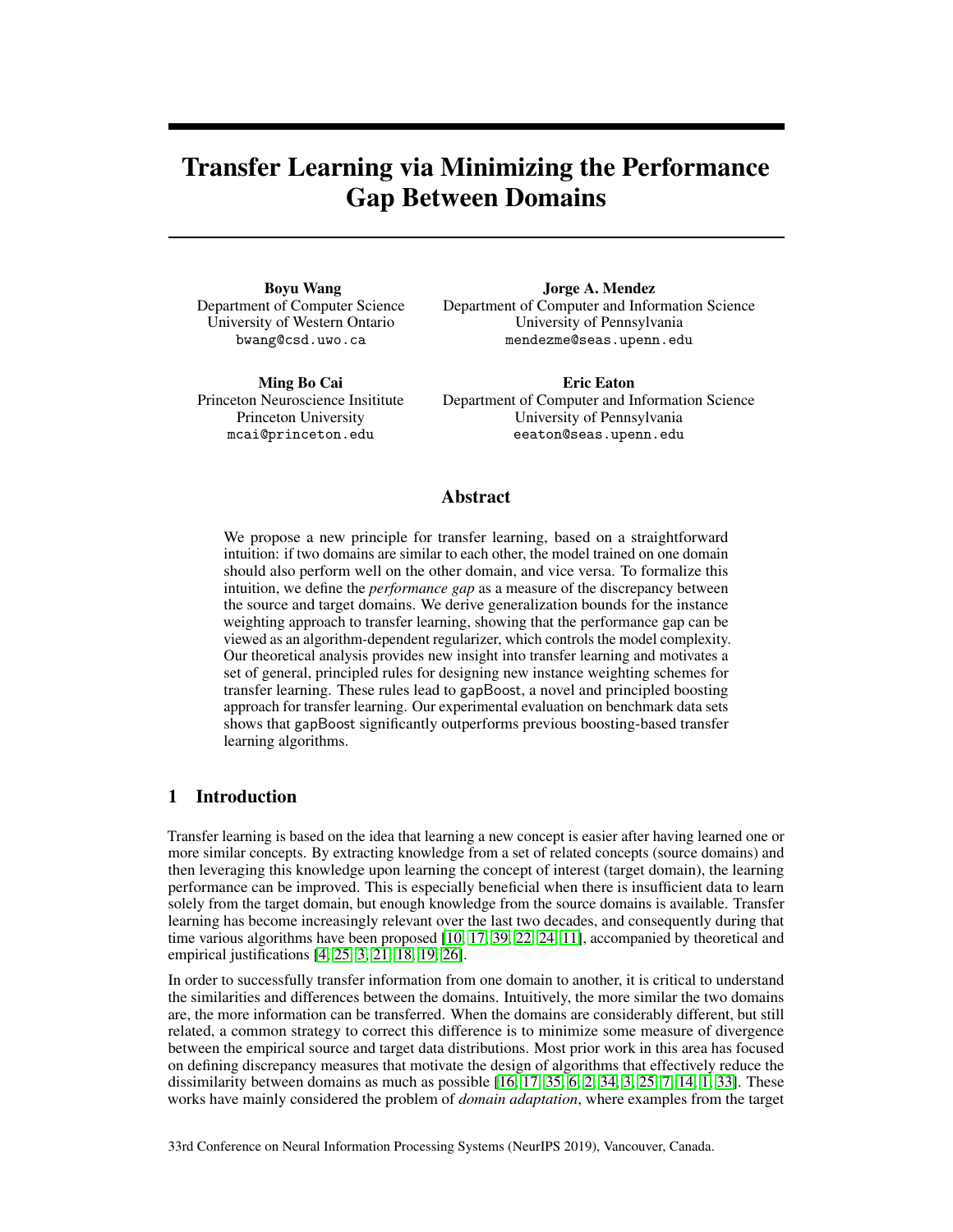domain are entirely unlabeled. However, in many practical cases, there is a small amount of labeled target data, which can be leveraged to derive more specialized measures of domain divergence.

To address this issue, we present the first analysis for instance weighting transfer learning that considers the presence of labeled target examples. The contribution of our work is two-fold. 1. We address the question of how to measure the divergence between two domains given label information for the target domain. Intuitively, if two domains are similar to each other, the model trained on one domain should also perform well on the other domain, and vice versa. To formalize this intuition, we propose the notion of *performance gap* between the source and target domains, and show that the transfer learning model complexity can be upper bounded in terms of this performance gap. In other words, it can be viewed as an algorithm-dependent regularizer, which leads to finer and more informative generalization bounds. This is, to the best of our knowledge, the first generalization bound for instance-based transfer learning that considers the presence of labeled target data. Moreover, our definition of performance gap is intuitive and generally applicable to any form of transfer. Thus, our analysis provides a deeper understanding of the general problem of transfer learning and new insight into how to leverage the labeled target examples. 2. On the algorithmic side, instead of directly minimizing the generalization bound, which is highly computationally expensive, we propose four principled rules to follow when designing an instance weighting scheme for transfer learning. We instantiate these rules with gapBoost, a novel and efficient boosting algorithm for transfer learning, which offers out-of-the-box usability and readily accommodates any algorithm for transfer learning. Source code for gapBoost is available at <https://github.com/bwang-ml/gapBoost>.

# 2 Related Work

The large majority of transfer learning techniques can be categorized as instance, feature, or parameter transfer [29, 40, 7]. In this paper, we consider the instance transfer approach, where the objective is to correct the difference between the domains by weighting the instances. In this context, the authors in [5, 3] studied transfer learning algorithms that minimize a convex combination of the source and target empirical risks, and proposed to use the H*-divergence* [4] to measure the distance between the domains for 0-1 loss classification. This study was generalized to arbitrary loss functions by introducing the notion of *discrepancy distance* [25]. Since then, various measures have been proposed in the literature [35, 6, 2, 34, 7, 14, 33]. Recently, instance weighting has been revisited in [21] based on the notion of algorithmic stability. The authors revealed that the source domain features can be interpreted as a regularization matrix, which benefits the learning process of the target domain task.

Despite the wide applicability of the discrepancy measures defined in these works, they fail to address three problems. 1. These measures are designed for the setting of *domain adaptation*, where no label information is available in the target domain. As a result, it is unclear how to leverage any labeling information from the target domain in cases where it is available. Moreover, deriving generalization bounds for domain adaptation requires additional assumptions. One common assumption is that there exists an ideal hypothesis that performs well on both domains [3, 25], which cannot be empirically verified due to the lack of labeled examples in the target domain. 2. These measures are either algorithm-independent [16, 35, 6, 2, 34] or defined over a hypothesis class [3, 25, 7, 14, 33], and so they ignore the specific algorithm used. An algorithm-specific notion of divergence measure could lead to more informative generalization guarantees. 3. From the algorithmic perspective, most methods are restricted to linear hypotheses (or nonlinear hypotheses defined through a reproducing kernel Hilbert space) and derive the instance weights by directly minimizing the generalization bounds or divergence measures, which usually imposes a high computational burden [25, 14, 7].

Having access to labeled examples in the target domain enables us to derive more efficient learning algorithms. In [10], an efficient transfer boosting method was proposed to reweight the data for classification in the presence of labeled target data. Later, this approach was extended to regression [30] and multi-source transfer [41, 12]. In [36], the authors proposed a two-stage instance weighting approach for transfer learning, and analyzed its generalization bound by extending the result from [3]. While these algorithms are effective in practice, no theoretical results have been presented to show why transfer learning succeeds when labeled information from the target domain is available.

In addition, most existing theoretical studies of transfer learning examine the convergence rate of the Rademacher complexity or stability coefficient, assuming that the model complexity (and hence the loss function) of the transfer learning algorithm is upper bounded by a constant. One related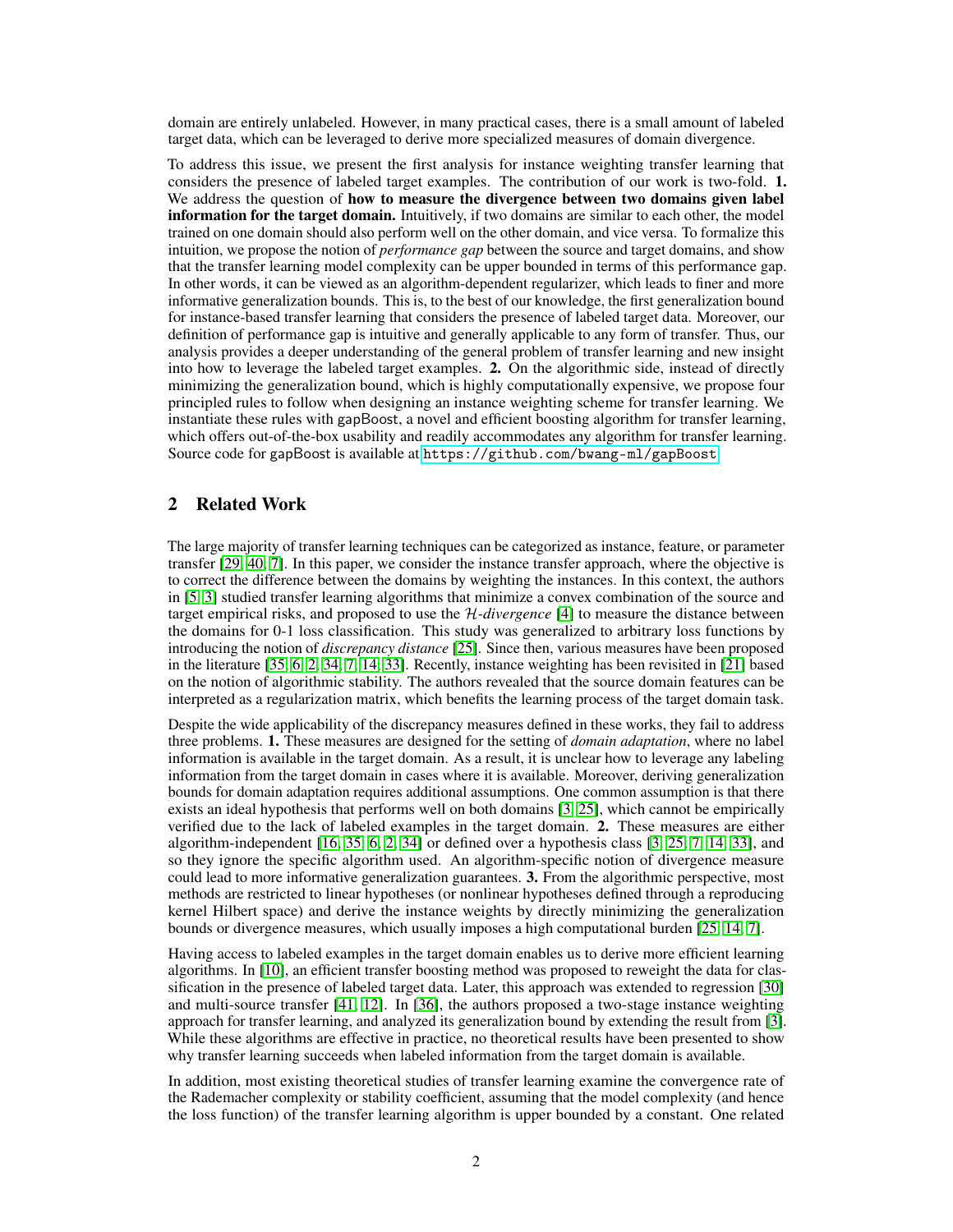work we are aware of that relaxes this assumption is [42], which proves the boundedness of the loss functions in the setting of multitask learning. However, their analysis only relates the bounds with regularization functions and requires the additional assumption that when the hypothesis outputs 0, the loss function is upper bounded by another constant. Critically, these analyses do not provide any insight into how the domain divergence affects the model complexity and the generalization bound. More recently, this issue has been studied in [38], showing that the model complexity of parameter-sharing multitask learning algorithms is determined by the task similarities. However, this theoretical result has not motivated any concrete algorithm.

In contrast to prior work, we derive an algorithm-specific generalization bound that considers the label information from the target domain. Based on our newly developed theory, we design a principled and efficient instance weighting transfer learning algorithm.

## 3 Instance Weighting for Transfer Learning

In this section, we formalize the problem of instance weighting for transfer learning. We continue by proposing four general rules to follow when developing new weighting schemes, along with the theoretical grounds that support these rules. We then instantiate these new rules with gapBoost.

Let  $z = (x, y) \in \mathcal{X} \times \mathcal{Y}$  be a training example drawn from some unknown distribution D, where x is the data point, and y is its label, with  $\mathcal{Y} = \{-1, 1\}$  for binary classification and  $\mathcal{Y} \subseteq \mathbb{R}$  for regression. A hypothesis is a function  $h \in \mathcal{H}$  that maps  $\mathcal X$  to the set  $\mathcal Y'$  sometimes different from  $\mathcal Y$ , where  $\mathcal H$  is a hypothesis class. For a convex, non-negative loss function  $\ell : \mathcal{Y}' \times \mathcal{Y} \mapsto \mathbb{R}_+$ , we denote by  $\ell(h(x), y)$ the loss of hypothesis h at point  $z = (x, y)$ . Let  $S = \{z_i = (x_i, y_i)\}_{i=1}^N$  be a set of N training examples drawn independently from  $\mathcal{D}$ . The empirical loss of h on S and its generalization loss over D are defined, respectively, by  $\mathcal{L}_S(h) = \frac{1}{N} \sum_{i=1}^N \ell(h(x_i), y_i)$ , and  $\mathcal{L}_D(h) = \mathbb{E}_{z \sim \mathcal{D}}[\ell(h(x), y)].$ We consider the linear function class in a Euclidean space, but our analysis is also applicable to a reproducing kernel Hilbert space. We also assume that  $||x||_2 \leq R$ ,  $\forall x \in \mathcal{X}$  for some  $R \in \mathbb{R}_+$ , and the loss function is  $\rho$ -Lipschitz continuous for some  $\rho \in \mathbb{R}_+$ .

In the setting of transfer learning, we have a training sample  $S = \{S_{\mathcal{T}}, S_{\mathcal{S}}\}$  of size  $N = N_{\mathcal{T}} + N_{\mathcal{S}}$ composed of  $S_{\mathcal{T}} = \{z_i^{\mathcal{T}} = (x_i^{\mathcal{T}}, y_i^{\mathcal{T}})\}_{i=1}^{N_{\mathcal{T}}}$  drawn from a target distribution  $\mathcal{D}_{\mathcal{T}}$  and  $S_{\mathcal{S}} = \{z_i^{\mathcal{S}} =$  $(x_i^S, y_i^S)\}_{i=1}^{N_S}$  drawn from a source distribution  $\mathcal{D}_S$ . We analyze the transfer learning algorithms based on instance weighting, which aims to optimize the following objective function:

$$
\min_{h \in \mathcal{H}} \mathcal{L}_S^{\Gamma}(h) + \lambda \mathcal{R}(h) \tag{1}
$$

where  $\mathcal{L}_S^{\Gamma}(h) = \mathcal{L}_{S_{\tau}}^{\Gamma^{\tau}}(h) + \mathcal{L}_{S_{\tau}}^{\Gamma^{S}}(h)$  is the *weighted* empirical loss over the source and target domains,  $\mathcal{R}(h)$  is a regularization function to control the model complexity of h, and  $\lambda$ is a regularization parameter. The domain-specific weighted losses are given by  $\mathcal{L}_{S_{\tau}}^{\Gamma}(h)$  =  $\sum_{i=1}^{N_{\mathcal{T}}} \gamma_i^{\mathcal{T}} \ell(h(x_i^{\mathcal{T}}), y_i^{\mathcal{T}})$  and  $\mathcal{L}_{S_{\mathcal{S}}}^{\Gamma_{\mathcal{S}}^{S}}(h) = \sum_{i=1}^{N_{\mathcal{S}}} \gamma_i^{\mathcal{S}} \ell(h(x_i^{\mathcal{S}}), y_i^{\mathcal{S}})$ . The instance weights  $\Gamma = [\Gamma^{\mathcal{T}}; \Gamma^{\mathcal{S}}]$ , with  $\Gamma^{\mathcal{T}} = [\gamma_1^{\mathcal{T}}, \dots, \gamma_{N_{\mathcal{T}}}^{\mathcal{T}}]^{\top} \in \mathbb{R}_+^{N_{\mathcal{T}}}$  and  $\Gamma^{\mathcal{S}} = [\gamma_1^{\mathcal{S}}, \dots, \gamma_{N_{\mathcal{S}}}^{\mathcal{S}}]^{\top} \in \mathbb{R}_+^{N_{\mathcal{S}}}$ , are such that  $\sum_{i=1}^{N_{\mathcal{T}}} \gamma_i^{\mathcal{T}} + \sum_{i=1}^{N_{\mathcal{S}}} \gamma_i^{\mathcal{S}} = 1$ , and they can either be learned in a pre-processing step [17, 8, 28, 15] or incorporated into learning algorithms [10, 23]. As we consider the linear function class, the hypothesis  $h$  has the form of an inner product  $h(x) = \langle h, x \rangle$ , and we study the regularization function  $\mathcal{R}(h) = ||h||_2^2$ .

#### 3.1 Principles for Instance Weighting

Leveraging problem (1) requires assigning appropriate values to Γ so that the solution to problem (1) leads to effective transfer. There are a variety of weighting schemes developed in the literature. In this paper, we summarize four general and intuitively reasonable rules as follows. As we will show later, they are also theoretically grounded.

- 1. Minimize the weighted empirical loss over source and target domains, as suggested by (1).
- 2. Assign balanced weights to data points, as focusing too much on specific data points leads to overfitting caused by perturbations in the training data [32].
- 3. Assign more weight to the target sample, since target data will be used for testing.
- 4. Assign weights such that the *performance gap* between the domains is small.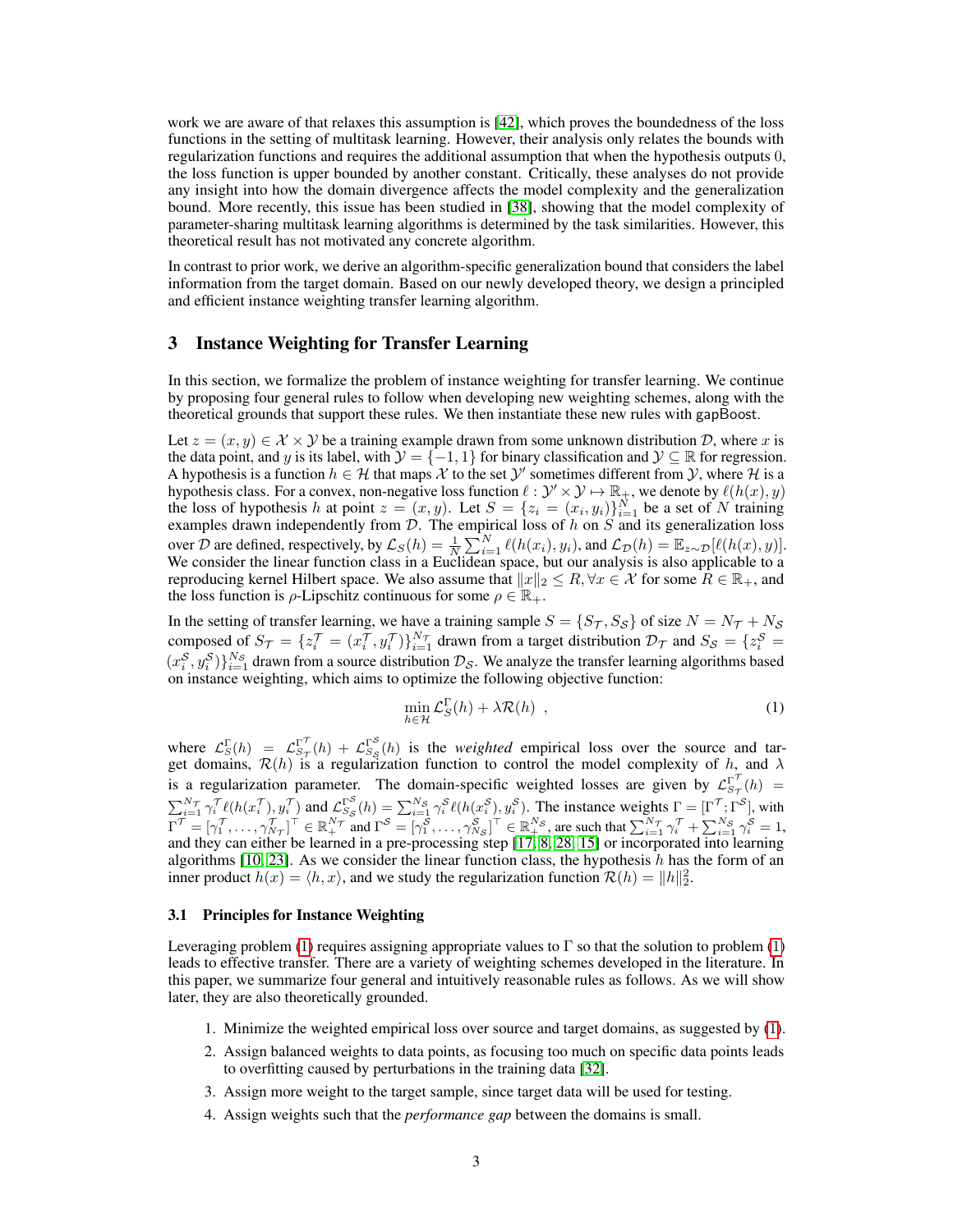Our main contribution lies in Rule 4, for which we introduce the notion of performance gap. Although intuitive, these rules are contradictory, so designing an algorithm based on them requires properly trading them off. We explore one way to control this tradeoff via hyper-parameters in Section 3.3.

#### 3.2 Theoretical Justifications

We now develop the theoretical foundations that justify the instance weighting rules. In contrast to previous studies on domain adaptation, we propose a notion to measure the divergence between the domains that leverages the label information, leading to Rule 4 in our instance weighting scheme. Intuitively, *if two domains are similar, the model trained on one domain should also perform well on the other.* To make this intuition precise, we define the notion of *performance gap* below.

**Definition 1 (Performance gap).** Let  $V_S(h) = \mathcal{L}_{S_S}^{\Gamma^S}(h) + \eta \lambda \mathcal{R}(h)$  and  $V_{\mathcal{T}}(h) = \mathcal{L}_{S_{\mathcal{T}}}^{\Gamma^T}(h) + \eta \lambda \mathcal{R}(h)$ , *respectively, be the objective functions in the source and target domains, where*  $\eta \in (0, \frac{1}{2})$ *, and let* their minimizers, respectively, be  $h_{S_{\cal S}}$  and  $h_{S_{\cal T}}.$  The performance gap between the source and target *domains is defined as*

$$
\nabla = \nabla_{\mathcal{T}} + \nabla_{\mathcal{S}},
$$

where  $\nabla_S = \mathcal{L}_{S_S}^{\Gamma^S}(h_{S_{\tau}}) - \mathcal{L}_{S_S}^{\Gamma^S}(h_{S_S})$  and  $\nabla_{\mathcal{T}} = \mathcal{L}_{S_{\tau}}^{\Gamma^{\mathcal{T}}}(h_{S_S}) - \mathcal{L}_{S_{\tau}}^{\Gamma^{\mathcal{T}}}(h_{S_{\tau}})$ .

Note that the performance gap is both data and algorithm dependent, which is crucial for deriving a more informative and finer generalization bound. Moreover, note that, although we use the performance gap to analyze the specific setting of instance weighting, it could be readily applied to other transfer learning paradigms, such as feature-based transfer. We now present the definition of Y-Discrepancy, which we require for our analysis.

**Definition 2** ( $\mathcal{Y}$ -Discrepancy [27]). Let  $\mathcal{H}$  be a hypothesis class mapping  $\mathcal{X}$  to  $\mathcal{Y}$  and let  $\ell : \mathcal{Y} \times \mathcal{Y} \mapsto$  $\mathbb{R}_+$  *define a loss function over* Y. The Y-discrepancy distance between two distributions  $\mathcal{D}_1$  and  $\mathcal{D}_2$ *over*  $X \times Y$  *is defined as:* 

$$
dist_{\mathcal{Y}}(\mathcal{D}_1, \mathcal{D}_2) = \sup_{h \in \mathcal{H}} |\mathcal{L}_{\mathcal{D}_1}(h) - \mathcal{L}_{\mathcal{D}_2}(h)|.
$$

Our main theoretical contribution is the following theorem that bounds the difference between  $\mathcal{L}_{\mathcal{D}_\mathcal{T}}$ and  $\mathcal{L}_S^{\Gamma}$ , which justifies our principles for instance weighting.

Theorem 1. Let  $h<sub>S</sub>$  be the optimal solution of the transfer learning problem (1). Assume that  $||x||_2 \leq R$ ,  $\forall x \in \mathcal{X}$ *, and that the loss function is*  $\rho$ *-Lipschitz continuous and convex. Then, for any*  $\delta \in (0,1)$ *, with probability at least*  $1 - \delta$ *, we have* 

$$
\mathcal{L}_{\mathcal{D}_{\mathcal{T}}}(h_S) \leq \mathcal{L}_S^{\Gamma}(h_S) + \varepsilon_{\Gamma} + ||\Gamma^{\mathcal{S}}||_1 \operatorname{dist}_{\mathcal{Y}}(\mathcal{D}_{\mathcal{T}}, \mathcal{D}_{\mathcal{S}}) , \qquad (2)
$$

*where*

$$
\varepsilon_{\Gamma} = \min \Bigg\{ \frac{\|\Gamma\|_{\infty} \rho^2 R^2}{\lambda} + \left( \frac{\rho^2 R^2 (\|\Gamma\|_2^2 + \|\Gamma\|_{\infty})}{\lambda} + \|\Gamma\|_{\infty} B(\Gamma) \right) \sqrt{\frac{N \log \frac{1}{\delta}}{2}},
$$

$$
\frac{2\|\Gamma\|_{\infty} \|\Gamma\|_2 \rho^2 R^2}{\lambda} \sqrt{2N \log \frac{4}{\delta}} + \|\Gamma\|_2 B(\Gamma) \sqrt{\frac{\log \frac{2}{\delta}}{2}} \Bigg\}.
$$

**Remark 1.** Rule 1 is justified by  $\mathcal{L}_S^{\Gamma}$ , Rule 2 is justified by  $||\Gamma||_2$  and  $||\Gamma||_{\infty}$ , and Rule 3 is justified  $b$ y  $||\Gamma^{\mathcal{S}}||_1$ .  $B(\Gamma)$  *is an upper bound of the loss function*  $\ell$ *, such that*  $\ell(h(x), y) \leq B(\Gamma)$ *, where h is the output hypothesis of an algorithm solving the transfer learning problem (1). We emphasize that it is a function of* Γ *and, as we show later, can be upper bounded in terms of* ∇*, which justifies Rule 4.*

Proof Sketch. (Details of the proof are available in the appendix)

**Step 1: Bound**  $\mathcal{L}_{\mathcal{D}_{\mathcal{T}}}$  from  $\mathcal{L}_{\mathcal{D}}^{\Gamma}$ . Let  $\mathcal{L}_{\mathcal{D}}^{\Gamma} = \mathcal{L}_{\mathcal{D}_{\mathcal{T}}}^{\Gamma^{\mathcal{T}}} + \mathcal{L}_{\mathcal{D}_{\mathcal{S}}}^{\Gamma^{\mathcal{S}}}$  be the expected weighted loss of  $\mathcal{L}_{\mathcal{S}}^{\Gamma}$ . Then, by linearity of the expectation and the definition of  $\mathcal Y$ -discrepancy, we show that the following holds:

$$
\mathcal{L}_{\mathcal{D}_{\mathcal{T}}} \leq \mathcal{L}_{\mathcal{D}}^{\Gamma} + \|\Gamma^{\mathcal{S}}\|_{1} \operatorname{dist}_{\mathcal{Y}}(\mathcal{D}_{\mathcal{T}}, \mathcal{D}_{\mathcal{S}}) \tag{3}
$$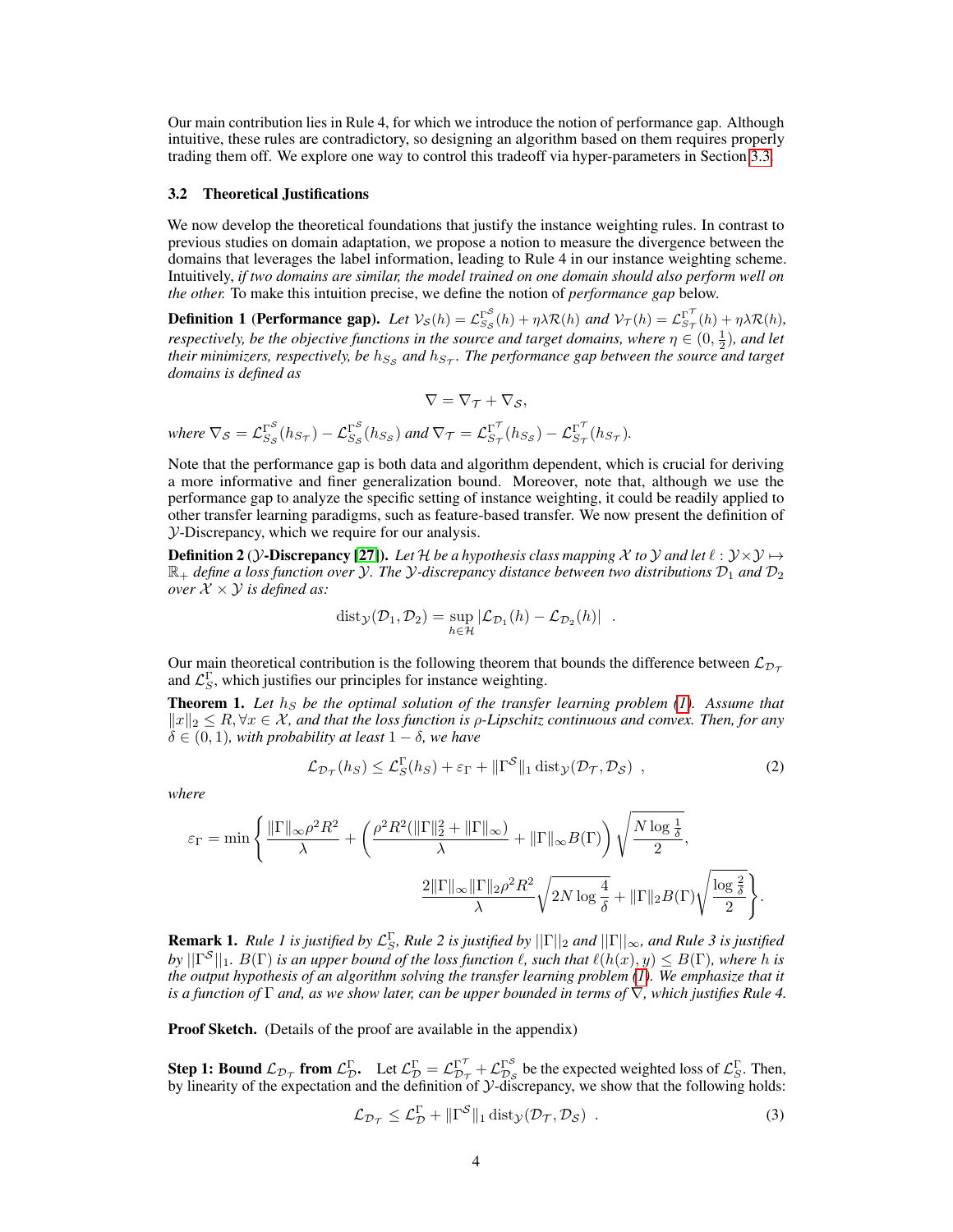Remark 2. *Compared to the notion of discrepancy [25], one advantage of* Y*-discrepancy is that it does not require the assumption that the loss function obeys the triangle inequality [3, 9], which does not hold for many loss functions (e.g., hinge loss, squared loss), to make (3) hold. In addition, we can prove that for a binary classification problem,*  $dist<sub>\mathcal{V}</sub>(\mathcal{D}<sub>\mathcal{T}</sub>, \mathcal{D}<sub>S</sub>)$  *can be upper bounded from a finite sample by constructing a new classification problem, where the positive target examples and negative source examples are positively labeled, and the negative target examples and positive source examples are negatively labeled. See Lemma A and Lemma B in the appendix for more details.*

**Step 2: Bound**  $\mathcal{L}_{\mathcal{D}}^{\Gamma}$  from  $\mathcal{L}_{S}^{\Gamma}$ . We present two schemas to upper bound  $\mathcal{L}_{\mathcal{D}}^{\Gamma}$ : one is based on algorithmic stability, and the other one is based on Rademacher complexity, which lead to the definition of  $\epsilon_{\Gamma}$ .

Algorithmic stability bound. We introduce the notion of *weight-dependent uniform stability* (see Definition A in the appendix) and show that, for any  $\delta \in (0,1)$ , with probability at least  $1 - \delta$ , the expected loss  $\mathcal{L}_{\mathcal{D}_{\mathcal{T}}}$  can be upper bounded by:

$$
\mathcal{L}_D^{\Gamma} \leq \mathcal{L}_S^{\Gamma} + \frac{\|\Gamma\|_{\infty} \rho^2 R^2}{\lambda} + \left(\frac{\rho^2 R^2 (\|\Gamma\|_2^2 + \|\Gamma\|_{\infty})}{\lambda} + \|\Gamma\|_{\infty} B(\Gamma)\right) \sqrt{\frac{N \log \frac{1}{\delta}}{2}} \tag{4}
$$

Rademacher complexity bound. We introduce the notion of *weighted Rademacher complexity* (see Definition B in the appendix ), and relate it to the notion of *uniform argument stability* [20]. Then, we prove that the learning algorithm (1) produces an *algorithmic hypothesis class B*, and, for any  $\delta \in (0,1)$ , with probability at least  $1-\delta$ , the expected loss  $\mathcal{L}_{\mathcal{D}_{\mathcal{T}}}$  can be upper bounded by:

$$
\mathcal{L}_\mathcal{D}^\Gamma \le \mathcal{L}_S^\Gamma + 2 \frac{\|\Gamma\|_\infty \|\Gamma\|_2 \rho^2 R^2}{\lambda} \sqrt{2N \log \frac{4}{\delta}} + B(\Gamma) \|\Gamma\|_2 \sqrt{\frac{\log \frac{2}{\delta}}{2}} \tag{5}
$$

Combining (3), (4), and (5), we obtain the generalization bound (2).

**Remark 3.** If  $\gamma_i = \frac{1}{N}, \forall i \in \{1, ..., N\}$ , we recover the standard argument stability bound from *(2), which suggests assigning equal weights to all instances to achieve a fast convergence rate, due*  $\|f\|_{\infty}$  *and*  $\|\Gamma\|_2$ . In particular, if  $\|\Gamma\|_{\infty}$  (and hence  $\|\Gamma\|_2^2$ ) is  $\mathcal{O}(\frac{1}{N})$ , (2) leads to a convergence *rate of*  $\mathcal{O}(\frac{1}{\sqrt{2}})$  $\frac{1}{N}$ ). However, in the setting of transfer learning, it is usually the case that  $N_{\mathcal{T}} \ll 1$  $N_{\mathcal{S}}$ *. Consequently, we may have*  $\|\Gamma\|_{\infty} \ll \frac{1}{N_{\mathcal{T}}}$ *, which implies that transfer learning has a faster convergence rate than single-task learning. On the other hand, as we will show in Step 3, the loss bound* B *is also a function of* Γ*, which suggests a new criterion for instance weighting.*

**Step 3: Bound**  $B(\Gamma)$ . The following lemma shows that the model complexity of the transfer learning algorithm (1) can be upper bounded in terms of the performance  $\nabla$ .

**Lemma 1.** Let  $h<sub>S</sub>$  be the optimal solution of the instance weighting transfer learning problem (1). *Then, we have:*

$$
||h_S||_2 \le \sqrt{\frac{\nabla}{2\lambda(1-2\eta)} + \frac{||h_{S_S}||_2^2 + ||h_{S_T}||_2^2}{2}}.
$$

By bounding the model complexity, we obtain various upper bounds for different loss functions.

Corollary 1. *The hinge loss function of the learning algorithm (1) can be upper bounded by:*

$$
B(\Gamma) \le 1 + R\sqrt{\frac{\nabla}{2\lambda(1-2\eta)} + \frac{\|h_{\mathcal{S}}\|_2^2 + \|h_{\mathcal{T}}\|_2^2}{2}}
$$

.

.

*For regression, if the response variable is bounded by*  $|y| \leq Y$ *, the*  $\ell_q$  *loss of (1) can be bounded by:* 

$$
B(\Gamma) \le \left(Y + R\sqrt{\frac{\nabla}{2\lambda(1-2\eta)} + \frac{\|h_{\mathcal{S}}\|_2^2 + \|h_{\mathcal{T}}\|_2^2}{2}}\right)^q
$$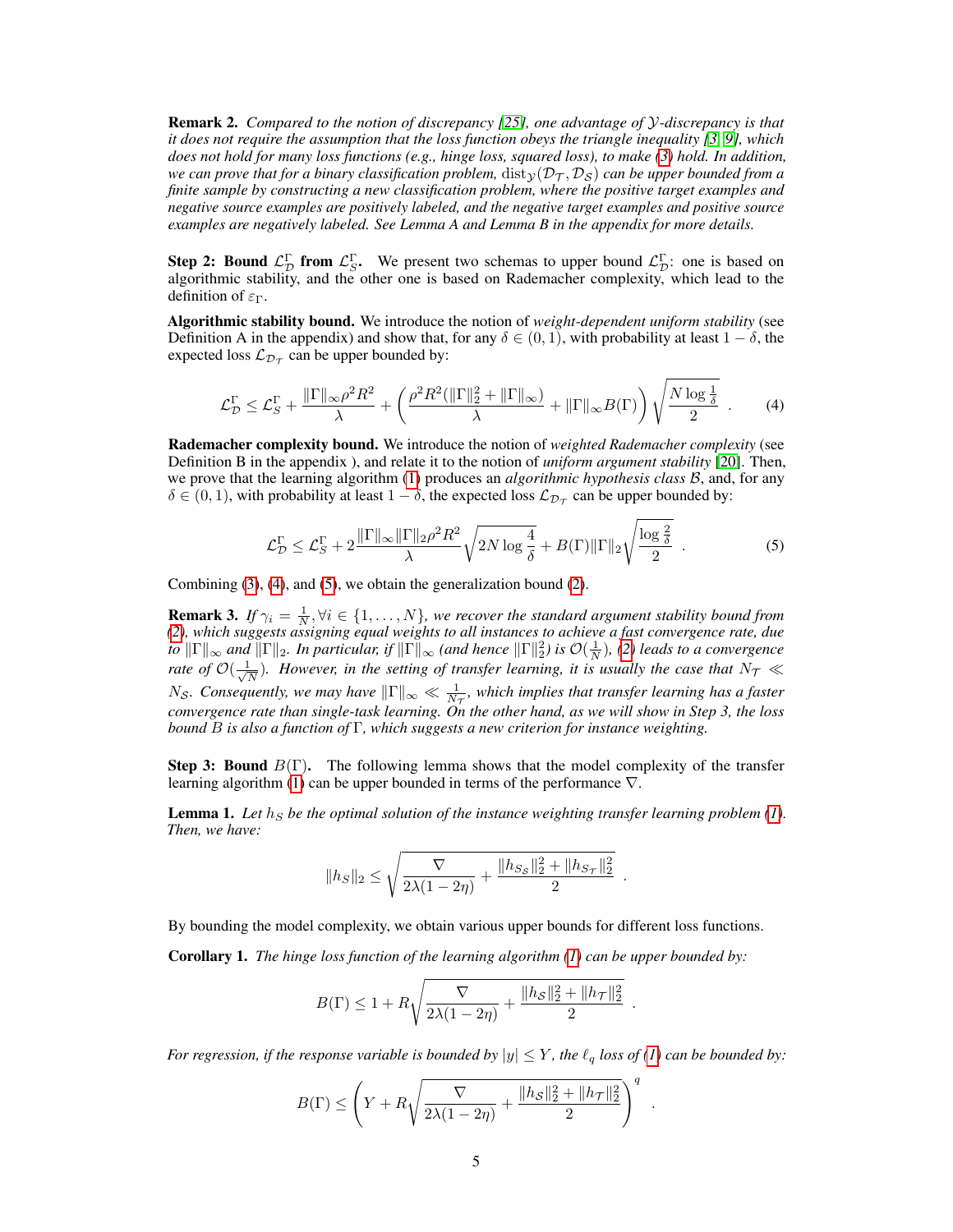#### Algorithm 1 gapBoost

**Input:**  $S_S$ ,  $S_T$ ,  $K$ ,  $\rho_S \leq \rho_T \leq 0$ ,  $\gamma_{\text{max}}$ , a learning algorithm  $\mathcal A$ 1: Initialize  $D_1^S(i) = D_1^T(i) = \frac{1}{N_S + N_T}$  for all i 2: for  $k = 1, ..., K$  do 3: Call A to train a base learner  $h_k$  using  $S_S \cup S_{\mathcal{T}}$  with distribution  $D_k^S \cup D_k^{\mathcal{T}}$ 4: Call A to train an auxiliary learner  $h_k^S$  over source domain using  $S_S$  with distribution  $D_k^S$ <br>5: Call A to train an auxiliary learner  $h_k^{\mathcal{T}}$  over target domain using  $S_{\mathcal{T}}$  with distribution  $D_k^S$ 6:  $\epsilon_k = \sum_{i=1}^{N_S} D_k^S(i) \mathbb{1}_{h_k(x_i^S) \neq y_i^S} + \sum_{i=1}^{N_T} D_k^T(i) \mathbb{1}_{h_k(x_i^T) \neq y_i^T}, \ \alpha_k = \log \frac{1 - \epsilon_k}{\epsilon_k}$ 7: for  $i = 1, \ldots, N_{\mathcal{S}}$  do 8:  $\beta_i^{\mathcal{S}} = \rho_{\mathcal{S}} \mathbb{1}_{h_k^{\mathcal{S}}(x_i^{\mathcal{S}}) \neq h_k^{\mathcal{T}}(x_i^{\mathcal{S}})} + \alpha_k \mathbb{1}_{h_k(x_i^{\mathcal{S}}) \neq y_i^{\mathcal{S}}}, \ D_{k+1}^{\mathcal{S}}(i) = D_k^{\mathcal{S}}(i) \exp(\beta_i^{\mathcal{S}})$ 9: **end for**<br>10: **for**  $i =$ 10: **for**  $i = 1, \ldots, N_{\mathcal{T}}$  do 11:  $\beta_i^{\mathcal{T}} = \rho_{\mathcal{T}} \mathbb{1}_{h_k^{\mathcal{S}}(x_i^{\mathcal{T}}) \neq h_k^{\mathcal{T}}(x_i^{\mathcal{T}})} + \alpha_k \mathbb{1}_{h_k(x_i^{\mathcal{T}}) \neq y_i^{\mathcal{T}}}, \ D_{k+1}^{\mathcal{T}}(i) = D_k^{\mathcal{T}}(i) \exp(\beta_i^{\mathcal{T}})$ 12: end for 13:  $Z_{k+1} = \sum_{i=1}^{N_S} D_{k+1}^S(i) + \sum_{i=1}^{N_T} D_{k+1}^T(i)$ 14: **if**  $D_{k+1}^{\mathcal{S}}(i)$ ,  $D_{k+1}^{\mathcal{T}}(i) > \gamma_{\max} Z_{k+1}$  then 15:  $D_{k+1}^S(i), D_{k+1}^T(i) = \gamma_{\max} Z_{k+1}$ 16: end if 17: Normalize  $D_{k+1}^S$  and  $D_{k+1}^T$  such that  $\sum_{i=1}^{N_S} D_{k+1}^S(i) + \sum_{i=1}^{N_T} D_{k+1}^T(i) = 1$ 18: end for **Output:**  $f(x) = \text{sign}\left(\sum_{k=1}^{K} \alpha_k h_k(x)\right)$ 

Remark 4. *Lemma 1 shows that, given fixed weights, the model complexity (and hence the upper bound of a loss function) is related to the performance gap between the source and target domains. Lemma 1 reveals that transfer learning (1) can succeed when the hypotheses trained on their own domains also work well on the other domains, which leads to a lower training loss and a faster convergence to the best hypothesis in the class in terms of sample complexity.*

By combining the Steps 1–3, we obtain Theorem 1.

$$
\Box
$$

By similar derivations, we obtain a PAC learning bound, which is also consistent with the instance weighting rules.

**Corollary 2.** Let  $w_S$  be the optimal solution of the transfer learning problem (1), and  $h^* =$  $\argmin_h \mathcal{L}_{\mathcal{D}_\mathcal{T}}(h)$  *be the minimizer in the target domain. Assume that*  $\|x\|_2 \leq R, \forall x \in \mathcal{X}$ *, and that the loss function obeys the triangle inequality and is*  $\rho$ *-Lipschitz and convex. Then, for any*  $\delta \in (0,1)$ *, with probability at least*  $1 - \delta$ *, we have:* 

$$
\mathcal{L}_{\mathcal{D}_{\mathcal{T}}}(h_S) \leq \mathcal{L}_{\mathcal{D}_{\mathcal{T}}}(h^*) + \varepsilon_{\Gamma}' + 2\|\Gamma^{\mathcal{S}}\|_1 \operatorname{dist}_{\mathcal{Y}}(\mathcal{D}_{\mathcal{T}}, \mathcal{D}_{\mathcal{S}}) , \qquad (6)
$$

*where*

$$
\varepsilon_{\Gamma}' = \min\Bigg\{\frac{\|\Gamma\|_{\infty}\rho^2R^2}{\lambda} + \bigg(\frac{\rho^2R^2(\|\Gamma\|_2^2 + \|\Gamma\|_{\infty})}{\lambda} + \bigg(\frac{\|\Gamma\|_2}{\sqrt{N}} + \|\Gamma\|_{\infty}\bigg)\,B(\Gamma)\bigg)\sqrt{\frac{N\log\frac{4}{\delta}}{2}}, \nonumber \\ \frac{2\|\Gamma\|_{\infty}\|\Gamma\|_2\rho^2R^2}{\lambda}\sqrt{2N\log\frac{8}{\delta}} + 2\|\Gamma\|_2B(\Gamma)\sqrt{\frac{\log\frac{4}{\delta}}{2}}\Bigg\}.
$$

#### 3.3 gapBoost

As dist $\chi(\mathcal{D}_{\tau}, \mathcal{D}_{\mathcal{S}})$  can be estimated from the training sample, it is possible to derive a weighting scheme by minimizing the generalization bounds (2) as in previous works in the literature [25, 7]. However, one common issue with this approach is that it leads to high computational cost for large sample size and it is usually restricted to linear hypotheses. In contrast, our algorithmic goal is to derive a computationally efficient method that is applicable to large-scale data and also flexible enough to accommodate arbitrary learning algorithms for transfer learning.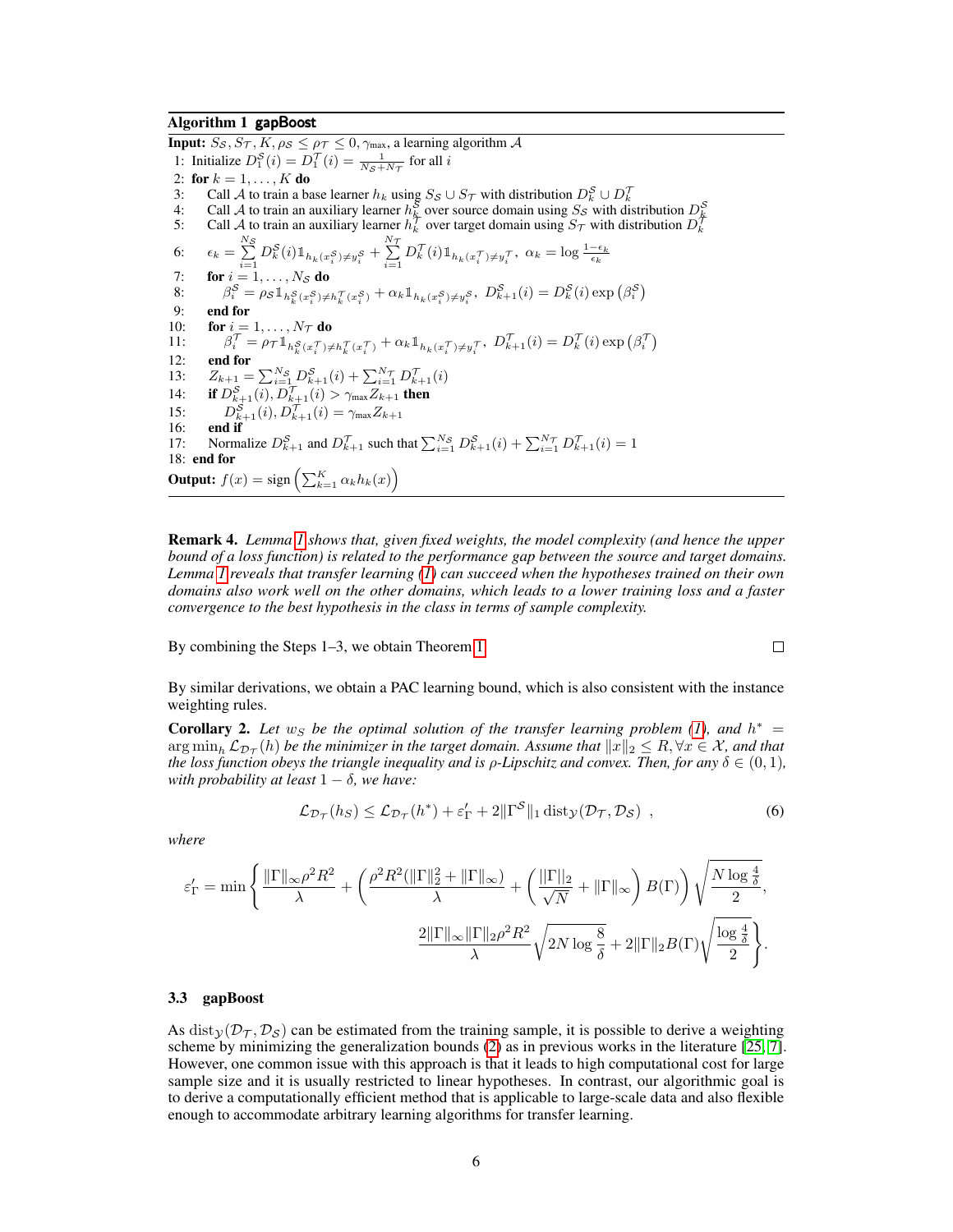Table 1: Comparison of boosting algorithms for transfer learning.

|                      | Rule 1 | Rule 2 | Rule 3 | Rule 4 |
|----------------------|--------|--------|--------|--------|
| AdaBoost             |        |        |        |        |
| TrAdaBoost           |        |        |        |        |
| <b>TransferBoost</b> |        |        |        |        |
| gapBoost             |        |        |        |        |

To this end, we propose gapBoost in Algorithm 1, which explicitly exploits the rules from Section 3.1. The algorithm trains a joint learner for source and target domains, as well as auxiliary source and target learners (lines 3–5). Then, it up-weights incorrectly labeled instances as per traditional boosting methods and down-weights instances for which the source and target learners disagree; the trade-off for the two schemes is controlled separately for source and target instances via hyper-parameters  $\rho_S$ and  $\rho_{\mathcal{T}}$  (lines 6–12). Finally, the weights are clipped to a maximum value of  $\gamma_{\text{max}}$  and normalized (lines 13–17). 1. gapBoost follows Rule 1 by training the base learner  $h_k$  at each iteration, which aims to minimize the weighted empirical loss over the source and target domains. 2. By tuning  $\gamma_{\text{max}}$ , it explicitly controls  $\|\Gamma\|_{\infty}$  and implicitly controls  $\|\Gamma\|_2$ , as required by Rule 2. Additionally, as each base learner  $h_k$  is trained with a different set of weights, the final classifier f returned by gapBoost is potentially trained over a balanced distribution. 3. Moreover, by setting  $\rho_T \ge \rho_S$ , gapBoost penalizes instances from the source domain more than from the target domain, implicitly assigning more weight to the target domain sample than to the source domain sample, as suggested by Rule 3. 4. Finally, as  $\rho_S$ ,  $\rho_T \leq 0$ , the weight of any instance x will decrease if the learners disagree (i.e.,  $h_k^S(x) \neq h_k^T(x)$ ). By doing so, gapBoost follows Rule 4 by minimizing the gap  $\nabla$ . **5.** The trade-off between the rules is balanced by the choice of the hyper-parameters  $\rho_T$ ,  $\rho_S$  and  $\gamma_{\text{max}}$ .

Table 1 compares various traditional boosting algorithms for transfer learning in terms of the instance weighting rules. Conventional AdaBoost [13] treats source and target samples equally, and therefore does not reduce  $\|\Gamma^{\mathcal{S}}\|_1$  or minimize the performance gap. On the other hand, TrAdaBoost [10] and TransferBoost [12] explicitly exploit Rule 3 by assigning less weight to the source domain sample at each iteration. However, they do not control  $||\Gamma||_{\infty}$  or  $||\Gamma||_2$ , so the weight of the target domain sample can be large after a few iterations. Most critically, none of the previous algorithms minimize the performance gap explicitly as we do, which can be crucial for transfer learning to succeed.

The generalization performance of gapBoost is upper bounded by the following proposition.

**Proposition 1.** Let  $f(x) = \sum_{k=1}^{K} \alpha_k h_k(x)$  be the ensemble of classifiers returned by gapBoost, with each base learner trained by solving (1). For simplicity, we assume that  $\sum_{k=1}^{K} \alpha_k = 1$ . Then, *for any*  $\delta \in (0, 1)$ *, with probability at least*  $1 - \delta$ *, we have* 

$$
\mathcal{L}_{\mathcal{D}_{\mathcal{T}}}(f) \leq \mathcal{L}_{S_{\mathcal{T}}}(f) + \frac{2\rho^2 R^2 \gamma_{\infty}^{\mathcal{T}}}{\lambda} \sqrt{2\log{\frac{4}{\delta}}} + B(\Gamma) \sqrt{\frac{\log{\frac{2}{\delta}}}{2N_{\mathcal{T}}}}.
$$

where  $\gamma_{\infty}^{\mathcal{T}}$  is the largest weight of the target sample over all boosting iterations.

**Remark 5.** We observe that if  $\gamma_{\infty}^{\mathcal{T}} \gg \sqrt{\frac{1}{N_{\mathcal{T}}}}$ , the bound will be dominated by the second term. Then, *Proposition 1 suggests to set*  $\gamma_{max} = \mathcal{O}(\frac{1}{\sqrt{N}})$  $\frac{1}{N_{\mathcal{T}}}$ ) to achieve a fast convergence rate. On the other hand, *as the loss function is convex,*  $B(\Gamma)$  *can be upper bounded by*  $B(\Gamma) \le \sum_{k=1}^{K} \alpha_k B(\Gamma_k)$ *, where*  $\Gamma_k$ *is the set of weights at the* k*-th boosting iteration. In other words, one should aim to minimize the performance gap for every boosting iteration to achieve a tighter bound.*

## 4 Experiments

We evaluated gapBoost on two benchmark data sets.

*20 Newsgroups* This data set contains approximately 20,000 documents, grouped by seven top categories and 20 subcategories. Each transfer learning task involved a top-level classification problem, while the source and target domains were chosen from different subcategories. The source and target data sets were in the same way as in [10], yielding 6 transfer learning problems.

*Office-Caltech* This data set contains approximately 2,500 images from four distinct domains: Amazon (A), DSLR (D), Webcam (W), and Caltech (C), which enabled us to construct 12 transfer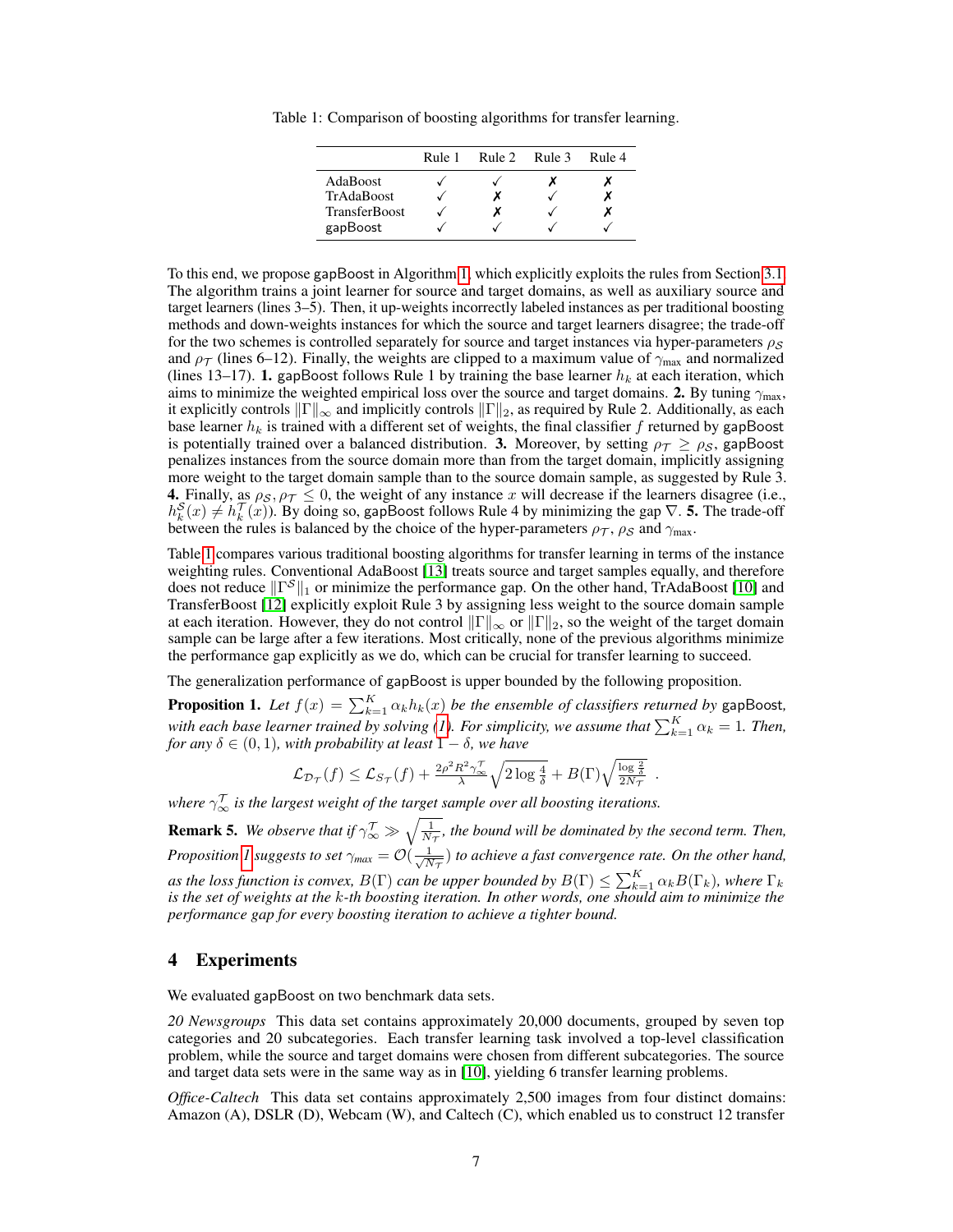Table 2: Comparison of different methods on the 20 Newsgroups (top) and Office-Caltech (bottom) data sets in term of error rate  $(\%)$ . The row titles are standard names used in the literature to identify the transfer problems. Our algorithm, gapBoost, outperforms all baselines in the majority of transfer problems, and is competitive with the top performance in the remaining ones. Standard error is reported after the  $\pm$ .

|                   | AdaBoost $\tau$  | AdaBoost $\tau$ &s | TrAdaBoost       | <b>TransferBoost</b> | gapBoost         |
|-------------------|------------------|--------------------|------------------|----------------------|------------------|
| comp vs sci       | $12.45 \pm 0.47$ | $13.45 \pm 0.48$   | $12.03 \pm 0.41$ | $8.83 \pm 0.37$      | $7.68 \pm 0.25$  |
| rec vs sci        | $10.99 \pm 0.37$ | $11.79 \pm 0.35$   | $10.03 \pm 0.36$ | $7.93 \pm 0.30$      | $7.39 \pm 0.21$  |
| comp vs talk      | $11.83 \pm 0.42$ | $14.57 \pm 0.47$   | $10.67 \pm 0.37$ | $6.45 \pm 0.25$      | $7.10 \pm 0.27$  |
| comp vs rec       | $15.80 \pm 0.53$ | $17.50 \pm 0.64$   | $14.86 \pm 0.67$ | $12.11 \pm 0.43$     | $9.81 \pm 0.29$  |
| rec vs talk       | $12.08 \pm 0.36$ | $9.40 \pm 0.31$    | $12.21 \pm 0.40$ | $6.26 \pm 0.30$      | $5.66 \pm 0.21$  |
| sci vs talk       | $11.74 \pm 0.49$ | $10.52 \pm 0.37$   | $10.13 \pm 0.46$ | $6.45 \pm 0.26$      | $5.92 \pm 0.24$  |
| $A \rightarrow C$ | $43.87 \pm 0.52$ | $27.76 \pm 0.88$   | $37.57 \pm 0.68$ | $27.86 \pm 0.82$     | $27.06 \pm 0.87$ |
| $A \rightarrow D$ | $32.65 \pm 1.35$ | $28.33 \pm 1.33$   | $34.93 \pm 1.43$ | $28.96 \pm 1.38$     | $25.08 \pm 1.37$ |
| $A \rightarrow W$ | $37.23 \pm 0.98$ | $26.94 \pm 1.17$   | $31.03 \pm 0.95$ | $26.95 \pm 1.15$     | $24.34 \pm 1.10$ |
| $C \rightarrow A$ | $39.92 \pm 0.74$ | $20.32 \pm 0.80$   | $29.13 \pm 0.80$ | $19.68 \pm 0.80$     | $19.13\pm0.83$   |
| $C \rightarrow D$ | $27.88 \pm 1.14$ | $25.69 \pm 1.19$   | $19.84 \pm 1.09$ | $23.44 \pm 1.33$     | $21.03 \pm 1.20$ |
| $C \rightarrow W$ | $30.25 \pm 1.05$ | $24.50 \pm 1.30$   | $22.86 \pm 0.95$ | $23.41 \pm 1.30$     | $21.55 \pm 1.20$ |
| $D \rightarrow A$ | $44.30 \pm 0.45$ | $40.86 \pm 0.39$   | $45.33 \pm 0.48$ | $40.50 \pm 0.44$     | $40.66 \pm 0.39$ |
| $D \rightarrow C$ | $44.00 \pm 0.56$ | $40.09 \pm 0.46$   | $43.72 \pm 0.62$ | $40.35 \pm 0.46$     | $40.00 \pm 0.46$ |
| $D \rightarrow W$ | $50.63 \pm 0.58$ | $49.64 \pm 0.66$   | $49.95 \pm 0.65$ | $49.63 \pm 0.65$     | $50.24 \pm 0.62$ |
| $W \rightarrow A$ | $42.91 \pm 0.46$ | $37.22 \pm 0.56$   | $44.24 \pm 0.52$ | $37.02\pm0.53$       | $37.04 \pm 0.52$ |
| $W \rightarrow C$ | $44.12 \pm 0.50$ | $37.93 \pm 0.58$   | $44.78 \pm 0.65$ | $37.79 \pm 0.56$     | $37.48\pm0.50$   |
| $W \rightarrow D$ | $40.63 \pm 1.45$ | $45.52 \pm 1.58$   | $40.00 \pm 1.51$ | $44.88 \pm 1.58$     | $41.74 \pm 1.40$ |



Figure 1: Test error rates (%) with different sizes of target sample on different tasks and on average across all tasks. gapBoost consistently outperforms the baselines on all regimes of target sample size. Since gapBoost more effectively leverages the target instances, its improvement over the baselines is more noticeable as the target sample size increases. Error bars represent standard error.

problems by alternately selecting each possible source-target pair. All four domains share the same 10 classes, so we constructed 5 binary classification tasks for each transfer problem and the averaged results are reported.

**Performance comparison** We evaluated gapBoost against four baseline algorithms: AdaBoost $\tau$ trained only on target data, AdaBoost $\tau_{\&S}$  trained on both source and target data, TrAdaBoost, and TransferBoost. Logistic regression is used as the base learner for all methods, and the number of boosting iterations is set to 20. The hyper-parameters of gapBoost were set as  $\gamma_{\text{max}} = \frac{1}{\sqrt{N}}$  $\frac{1}{N_{\mathcal{T}}}$  as per Remark 5,  $\rho_T = 0$ , which corresponds to no punishment for the target data, and  $\rho_S = \log \frac{1}{2}$ .

In both data sets we pre-processed the data using principal component analysis (PCA) to reduce the the feature dimension to 100. For each data set, we used all source data and a small amount of target data (10% on 20 Newsgroups and 10 points on Office-Caltech) as training sample, and used the rest of the target data for testing. We repeated all experiments over 20 different random train/test splits and the average results are presented in Table 2, showing that our method is capable of outperforming all the baselines in the majority of cases. In particular, gapBoost consistently outperforms  $AdaBoost_{\mathcal{T}}$ , empirically indicating that it avoids *negative transfer*.

Learning with different number of target examples To further investigate the effectiveness of gapBoost, we varied the fraction of target instances of the 20 Newsgroups data set used for training,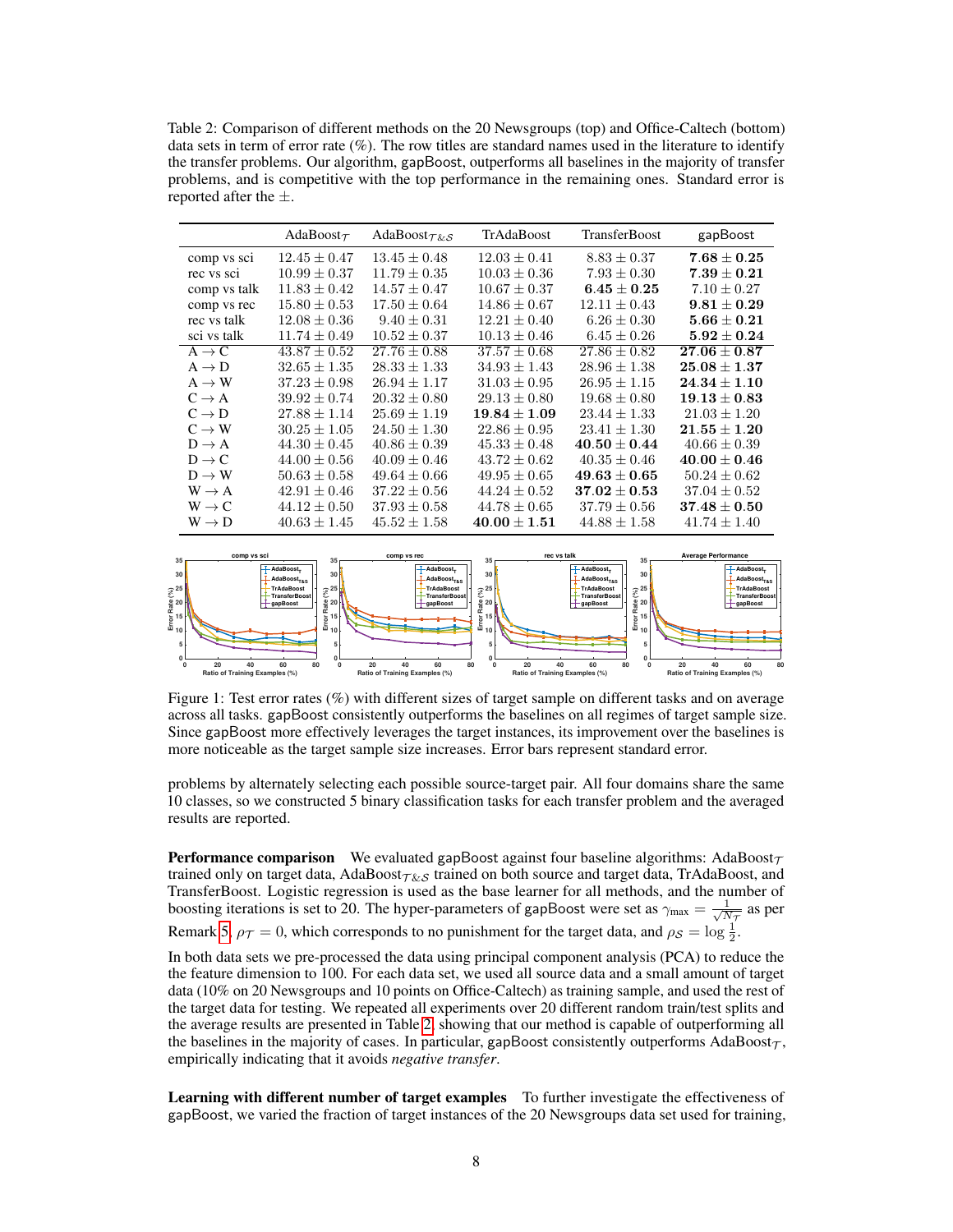

Figure 2: Test error rates (%) averaged across all tasks with respect to the values of the hyperparameter  $\rho_S$  for varying sample sizes. Rightmost graphic shows results averaged over all sample sizes. gapBoost becomes less sensitive to the choice of  $\rho_s$  as the target sample grows larger. In all cases, there is a range of  $\rho_S$  that outperforms all baselines. Error bars represent standard error.



Figure 3: Test error rates (%) with varying  $\rho_S$  and  $\rho_T$ . The valley curves correspond to  $\rho_T = 0$  (i.e., the purple curves in Figure 2). Hence, regions below the curve indicate better hyper-parameters.

from 0.01 to 0.8. Figure 1 shows full learning curves on three example tasks, as well as the average performance over all six tasks. The results reveal that gapBoost's improvement over the baselines increases as the number of target instances grows, indicating that it is able to leverage target data more effectively than previous methods.

**Parameter sensitivity** Next, we empirically evaluated our algorithm's sensitivity to the choice of hyper-parameters. We first fixed  $\rho_T = 0$  and varied  $\exp(\rho_S)$  in the range of  $[0.1, \ldots, 0.9]$ . Figure 2 shows the results averaged over all transfer problems on the 20 Newsgroups data set, showing that as the size of the target sample increases, the influence of the hyper-parameter on performance decreases. In particular, we see that we are able to obtain a range of hyper-parameters for which our method outperforms all baselines in all sample size regimes.

**Increase the weight of a target instance when**  $h_k^S(x_{\mathcal{I}}) = h_k^T(x_{\mathcal{T}})$  To further minimize the gap, we can modify the weight update rule for target data:  $\beta^{\mathcal{T}} = \rho_{\mathcal{T}} \mathbb{1}_{h_k^S(x^{\mathcal{T}}) = h_k^{\mathcal{T}}(x^{\mathcal{T}})} + \alpha_k \mathbb{1}_{h_k(x^{\mathcal{T}}) \neq y^{\mathcal{T}}}$  with  $\rho_T \geq 0$ . We vary  $\rho_S$  and  $\rho_T$  together, and the results are shown in Figure 3. It can be observed that gapBoost can achieve even better performance by focusing more on performance gap minimization (i.e., choosing large  $\rho_S$  and  $\rho_T$ ). As the target data increase, the results are less sensitive to the hyper-parameters.

# 5 Conclusions

We propose the notion of performance gap to measure the divergence between domains in transfer learning by exploiting the label information in the target domain. Consequently, we propose a new principle for transfer learning. In particular, our theoretical analysis justifies four intuitively reasonable rules for instance weighting, and provides new insight into transfer learning. We highlighted the role of performance gap minimization and presented gapBoost, an algorithm that explicitly exploits the rules for instance weighting. The empirical evaluation justifies the effectiveness of our algorithm.

While the theoretical analysis is based on the convexity assumption, our principles are quite general, and so would be applicable to a wide variety of algorithms (such as deep nets) for transfer learning. In addition, the principle of performance gap minimization opens up several avenues for knowledge transfer. For example, it could be used to analyze other forms of transfer learning like parameter or feature transfer [37]. It could also help develop knowledge transfer strategies for other learning paradigms such as meta-learning or lifelong learning [31]. We plan to explore these questions in future work.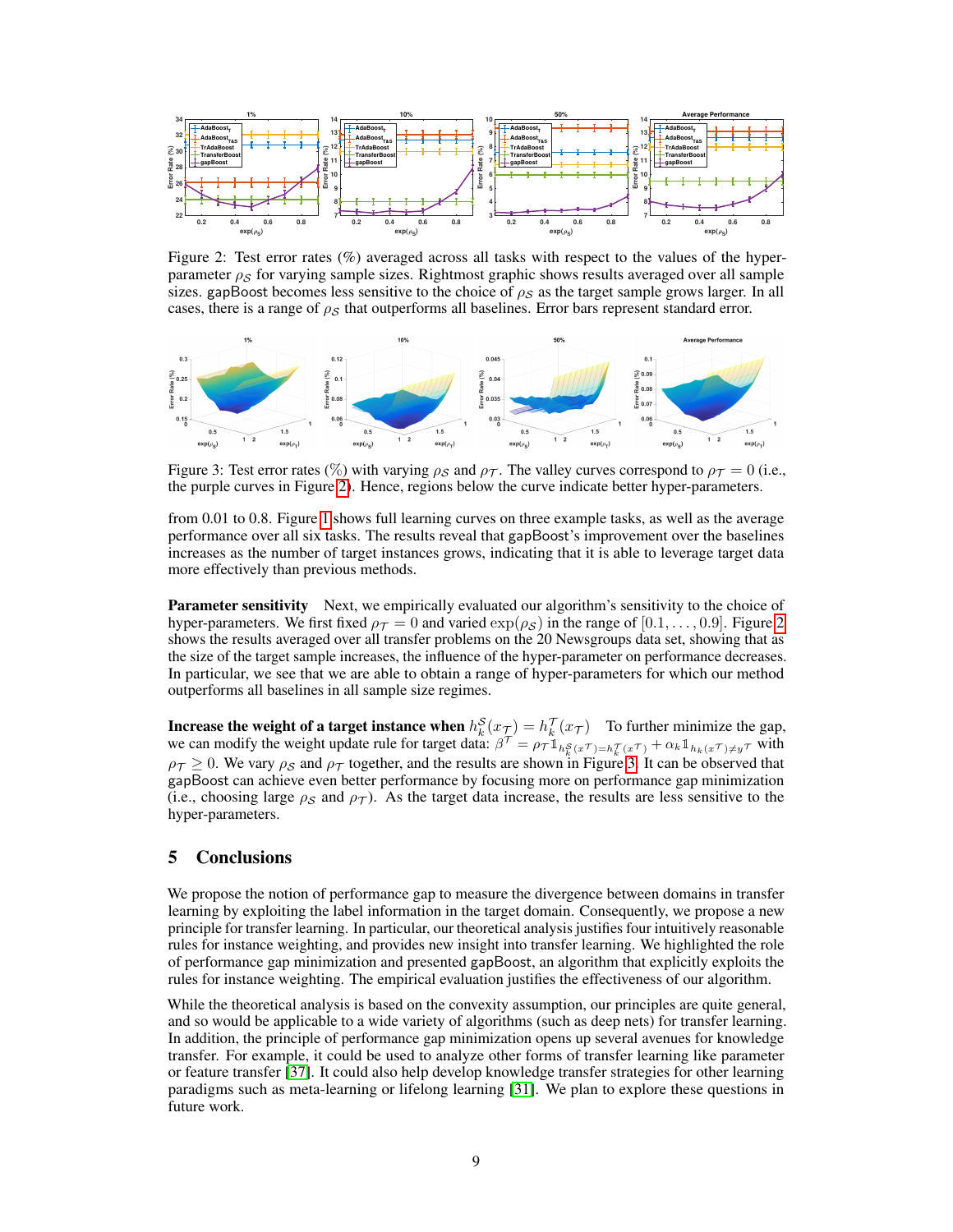### Acknowledgements

The research presented in this paper was supported by the Faculty of Science at the University of Western Ontario and the Lifelong Learning Machines program from DARPA/MTO under grant #FA8750-18-2-0117. We would like to thank the anonymous reviewers for their helpful feedback.

#### References

- [1] M. Arjovsky, S. Chintala, and L. Bottou. Wasserstein GAN. *arXiv preprint arXiv:1701.07875*, 2017.
- [2] K. Azizzadenesheli, A. Liu, F. Yang, and A. Anandkumar. Regularized learning for domain adaptation under label shifts. In *International Conference on Learning Representations*, 2019.
- [3] S. Ben-David, J. Blitzer, K. Crammer, A. Kulesza, F. Pereira, and J. W. Vaughan. A theory of learning from different domains. *Machine Learning*, 79(1-2):151–175, 2010.
- [4] S. Ben-David, J. Blitzer, K. Crammer, and F. Pereira. Analysis of representations for domain adaptation. In *Advances in Neural Information Processing Systems*, pages 137–144, 2007.
- [5] J. Blitzer, K. Crammer, A. Kulesza, F. Pereira, and J. Wortman. Learning bounds for domain adaptation. In *Advances in Neural Information Processing Systems*, pages 129–136, 2008.
- [6] C. Cortes, Y. Mansour, and M. Mohri. Learning bounds for importance weighting. In *Advances in Neural Information Processing Systems*, pages 442–450, 2010.
- [7] C. Cortes, M. Mohri, and A. M. Medina. Adaptation based on generalized discrepancy. *The Journal of Machine Learning Research*, 20(1):1–30, 2019.
- [8] C. Cortes, M. Mohri, M. Riley, and A. Rostamizadeh. Sample selection bias correction theory. In *Proceedings of the International Conference on Algorithmic Learning Theory*, pages 38–53. Springer, 2008.
- [9] K. Crammer, M. Kearns, and J. Wortman. Learning from multiple sources. *Journal of Machine Learning Research*, 9:1757–1774, 2008.
- [10] W. Dai, Q. Yang, G.-R. Xue, and Y. Yu. Boosting for transfer learning. In *Proceedings of the International Conference on Machine Learning*, pages 193–200, 2007.
- [11] S. S. Du, J. Koushik, A. Singh, and B. Póczos. Hypothesis transfer learning via transformation functions. In *Advances in Neural Information Processing Systems*, pages 574–584, 2017.
- [12] E. Eaton and M. desJardins. Selective transfer between learning tasks using task-based boosting. In *Proceedings of the AAAI Conference on Artificial Intelligence*, pages 337–342, 2011.
- [13] Y. Freund and R. E. Schapire. A decision-theoretic generalization of on-line learning and an application to boosting. *Journal of Computer and System Sciences*, 55(1):119–139, 1997.
- [14] P. Germain, A. Habrard, F. Laviolette, and E. Morvant. A PAC-Bayesian approach for domain adaptation with specialization to linear classifiers. In *International Conference on Machine Learning*, pages 738–746, 2013.
- [15] A. Gretton, K. M. Borgwardt, M. Rasch, B. Schölkopf, and A. J. Smola. A kernel method for the two-sample-problem. In *Advances in Neural Information Processing Systems*, pages 513–520, 2007.
- [16] A. Gretton, K. M. Borgwardt, M. J. Rasch, B. Schölkopf, and A. Smola. A kernel two-sample test. *Journal of Machine Learning Research*, 13:723–773, 2012.
- [17] J. Huang, A. Gretton, K. M. Borgwardt, B. Schölkopf, and A. J. Smola. Correcting sample selection bias by unlabeled data. In *Advances in Neural Information Processing Systems*, pages 601–608, 2007.
- [18] I. Kuzborskij and F. Orabona. Stability and hypothesis transfer learning. In *Proceedings of the International Conference on Machine Learning*, pages 942–950, 2013.
- [19] I. Kuzborskij and F. Orabona. Fast rates by transferring from auxiliary hypotheses. *Machine Learning*, 106(2):171–195, 2017.
- [20] T. Liu, G. Lugosi, G. Neu, and D. Tao. Algorithmic stability and hypothesis complexity. In *Proceedings of the International Conference on Machine Learning*, pages 2159–2167, 2017.